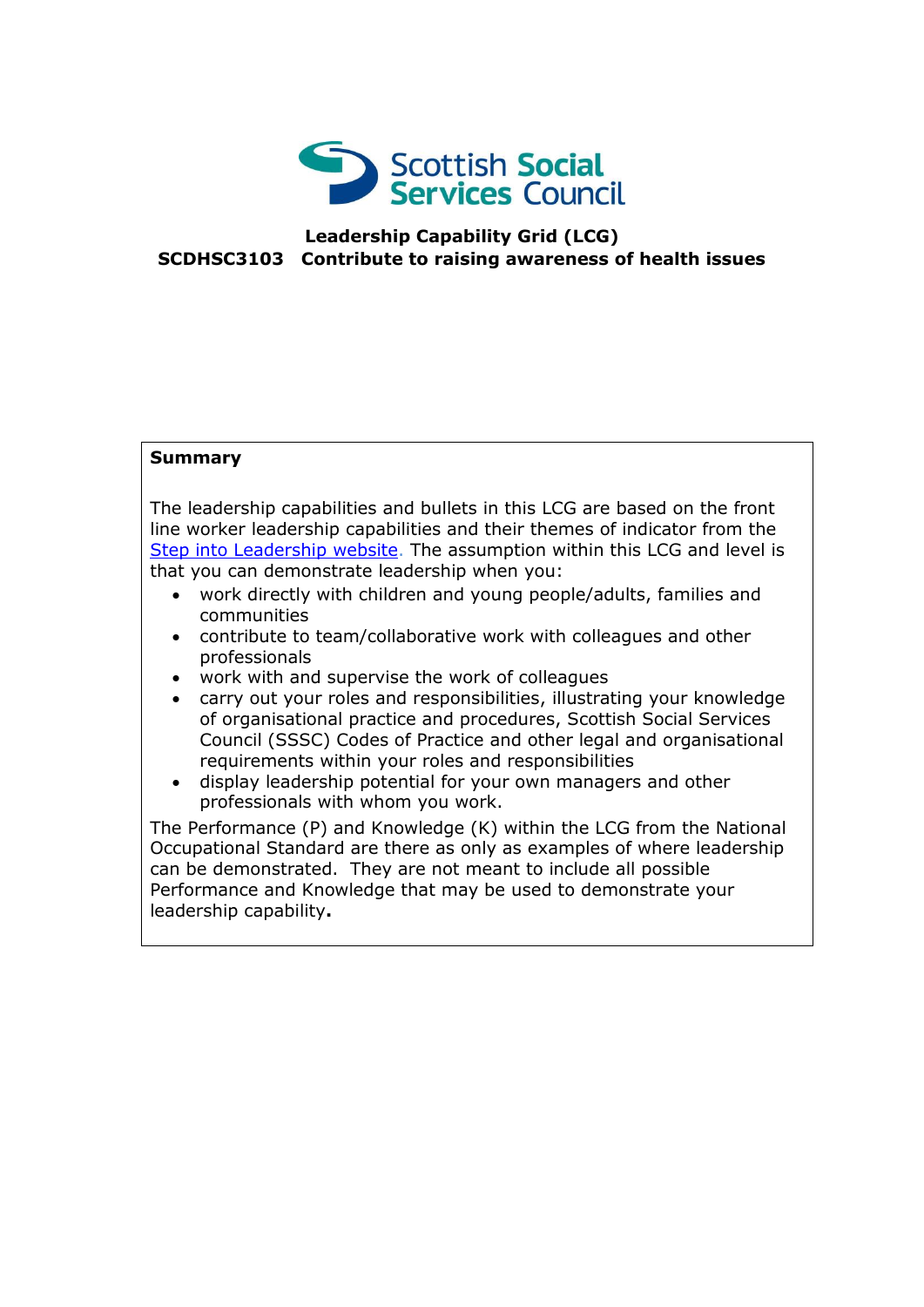

## **Leadership Capability Grid (LCG) SCDHSC3103 Contribute to raising awareness of health issues**

| Leadership<br>capabilities         | When contributing to raising awareness of health issues you can<br>demonstrate leadership capabilities by:                                                                                                                                                                                                                                                                                                                                                                                                                                                                                                                                                                                                                                                                                                                                                                                                                                                                                                                              |
|------------------------------------|-----------------------------------------------------------------------------------------------------------------------------------------------------------------------------------------------------------------------------------------------------------------------------------------------------------------------------------------------------------------------------------------------------------------------------------------------------------------------------------------------------------------------------------------------------------------------------------------------------------------------------------------------------------------------------------------------------------------------------------------------------------------------------------------------------------------------------------------------------------------------------------------------------------------------------------------------------------------------------------------------------------------------------------------|
| <b>Vision</b>                      | Providing a vision for those with whom you work and your organisation<br>when you:<br>See how best to make a difference when working with others to identify<br>health issues (P1-6; K1-5, 11, 16, 24-25, 35-42), planning and<br>implementing activities (P7-13; K1-5, 11, 16, 24-25, 45) and<br>evaluating the effectiveness of awareness raising activities ( $P14-20$ , K1-<br>5, 11, 16, 24-25, 43)<br>• Communicate and promote ownership of the vision when working with<br>others to identify health issues (P1-6; K1-5, 11, 16, 24-25, 35-42),<br>planning and implementing activities ( $P$ 7-13; K1-5, 11, 16, 24-25, 45),<br>evaluating the effectiveness of awareness raising activities (P14-20, K1-<br>5, 11, 16, 24-25, 43) and recording and reporting (P21; K32-34)<br>• Promote social service values when contributing to raising awareness of<br>health issues (All P; K32-34, 36-45)<br>• See the bigger picture when contributing to raising awareness of health<br>issues (All P; K6, 8-9, 26-27, 32-34, 36-45) |
| Self-<br>leadership                | Displaying self leadership when you:<br>• Demonstrate and adapt leadership when contributing to raising<br>awareness of health issues (All $P$ ; K23, 35-42)<br>Improve own leadership through evaluation self reflection (P17, K23,<br>35)<br>• Take intelligent risks when contributing to raising awareness of health<br>issues (All P; K26-31, 35-42)<br>Demonstrate and promote resilience (All P; K3, 4, 19, 30, 35-42)<br>Challenge discrimination and oppression $(K1, 4, 30)$<br>$\bullet$                                                                                                                                                                                                                                                                                                                                                                                                                                                                                                                                     |
| <b>Motivating</b><br>and inspiring | Motivating and inspiring others when you:<br>• Inspire people by personal example (P1-20; K14-20; 35-42)<br>Recognise and value the contribution of others (P1-20; K9-10, 20, 35-<br>42)<br>• Support the creation of a learning and performance culture ( $P1-20$ ;<br>K16-20, 23, 35-42)                                                                                                                                                                                                                                                                                                                                                                                                                                                                                                                                                                                                                                                                                                                                              |
| <b>Empowering</b>                  | Empowering people when you:<br>Enable leadership at all levels ( $P1-20$ ; K8-9, 16-20, 35-42)<br>Support the creation of a knowledge and management ( $P1-20$ ; K16-20,<br>23, 35-42)<br>Promote professional autonomy (P1-20; K16-20, 23-25, 35-42)<br>Involve people in development and improvement (P1-20; K16-20, 35-<br>42)                                                                                                                                                                                                                                                                                                                                                                                                                                                                                                                                                                                                                                                                                                       |